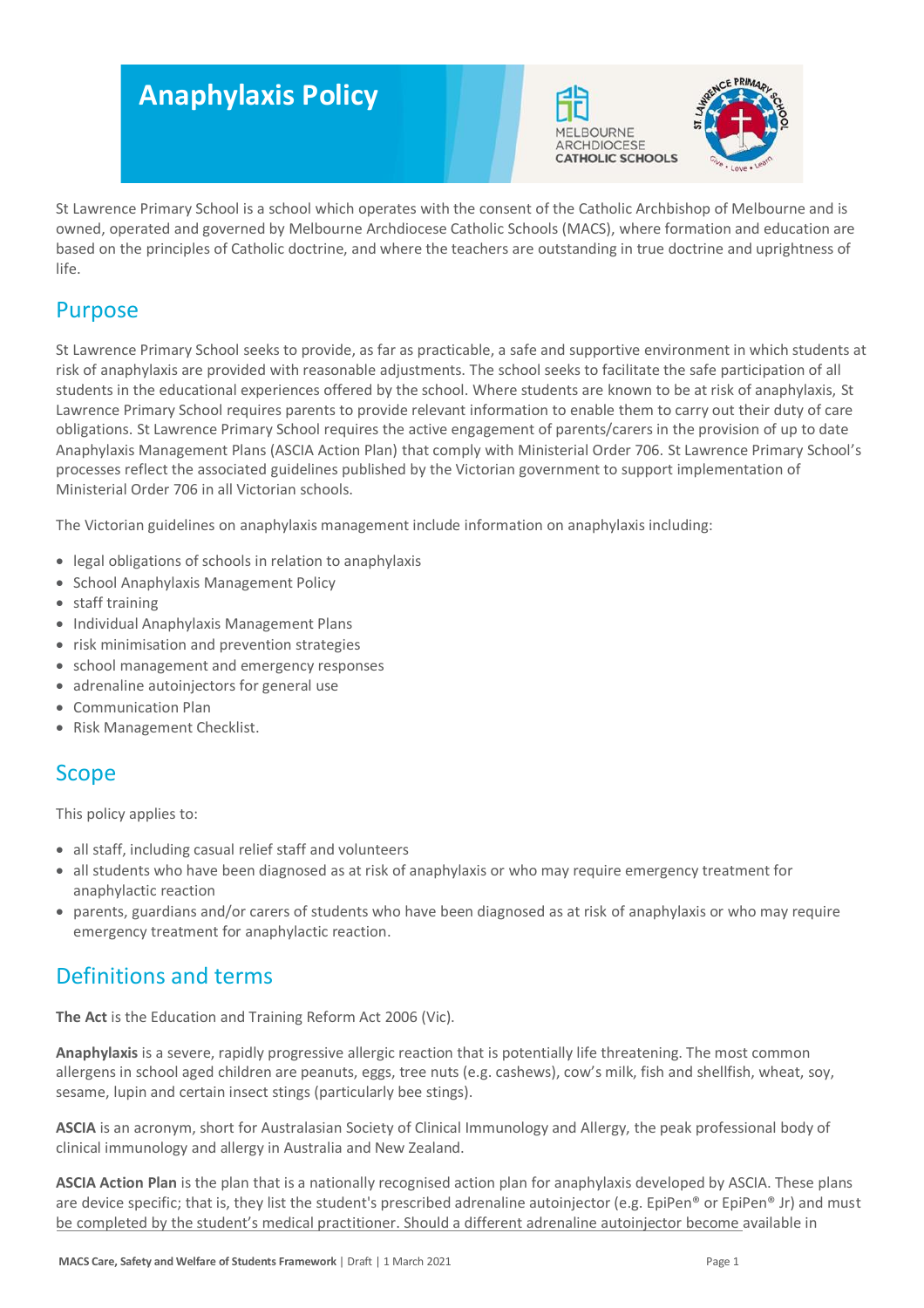Australia, then a different ASCIA Action Plan specific to that device would be developed. This plan is one of the components of the student's Individual Anaphylaxis Management Plan.

**Autoinjector** is an adrenaline autoinjector device, approved for use by the Commonwealth Government Therapeutic Goods Administration, which can be used to administer a single pre-measured dose of adrenaline to those experiencing a severe allergic reaction (anaphylaxis).

**The Department** is the Victorian Department of Education and Training

**The Guidelines** are the Anaphylaxis Guidelines – A resource for managing severe allergies in Victorian schools, published by the Department of Education and Training for use by all schools in Victoria and updated from time to time.

**Online training course** is the ASCIA Anaphylaxis e-training for Victorian Schools approved by the Secretary pursuant to clause 5.5.4 of Ministerial Order 706.

**Ministerial Order 706** is Ministerial Order 706 - Anaphylaxis Management in Victorian Schools which outlines legislated requirements for schools and key inclusions for their Anaphylaxis Management Policy.

# Procedures

St Lawrence Primary School will engage with the parents/carers of students at risk of anaphylaxis to develop risk minimisation strategies and management strategies. The School will also take reasonable steps to ensure each staff member has adequate knowledge about allergies, anaphylaxis and the school's expectations in responding to an anaphylactic reaction. The principal will purchase additional adrenaline autoinjectors for general use. These will be stored in the sick bay room and/or in the school's portable first aid kit as required.

As reflected in Ministerial Order 706 and the school's enrolment agreement, parents are required to provide the school with up to date medical information to enable the school to carry out its duty of care. Parents are responsible for the provision of an updated Individual Action Plan (ASCIA Action Plan) signed by the treating medical practitioner together with a recent photo of their child and any medications and autoinjectors referenced in the plan and recommended for administration. Parents are also responsible for replacing the recommended medication and/or autoinjectors prior to their expiry date. St Lawrence Primary School will store and display completed ASCIA Action Plans to facilitate access for staff e.g. in staff working areas, sick bay and class teacher manuals. Parents must participate in an annual Program Support Group meeting to revise their child's anaphylaxis management plan and update the plan based on medical advice.

## **1. Individual Anaphylaxis Management Plans**

St Lawrence Primary School will ensure that all students who have been diagnosed by a medical practitioner as being at risk of anaphylaxis have an Individual Anaphylaxis Management Plan developed in consultation with the student's parents, guardians and/or carers. These plans will be updated:

- annually
- when the student's medical condition changes
- as soon as possible after a student has an anaphylactic reaction at school
- when a student is to participate in an off-site excursion or special event organised or attended by the school.

St Lawrence Primary School will require the plan to be in place as soon as practicable after the student is enrolled and where possible before their first day of school. An Interim management Plan will be put into place for a student who is diagnosed with anaphylaxis after enrolment at the school until the Plan is developed. The principal or delegate will develop an interim plan in consultation with parents. Training and a briefing will occur as soon as possible after the interim plan is developed.

The Individual Anaphylaxis Management Plan will comply with Ministerial Order 706 and record:

- student allergies
- locally relevant risk minimisation and prevention strategies
- names of people responsible for implementing risk minimisation and prevention strategies
- storage of medication
- student emergency contact details
- student ASCIA Action Plans.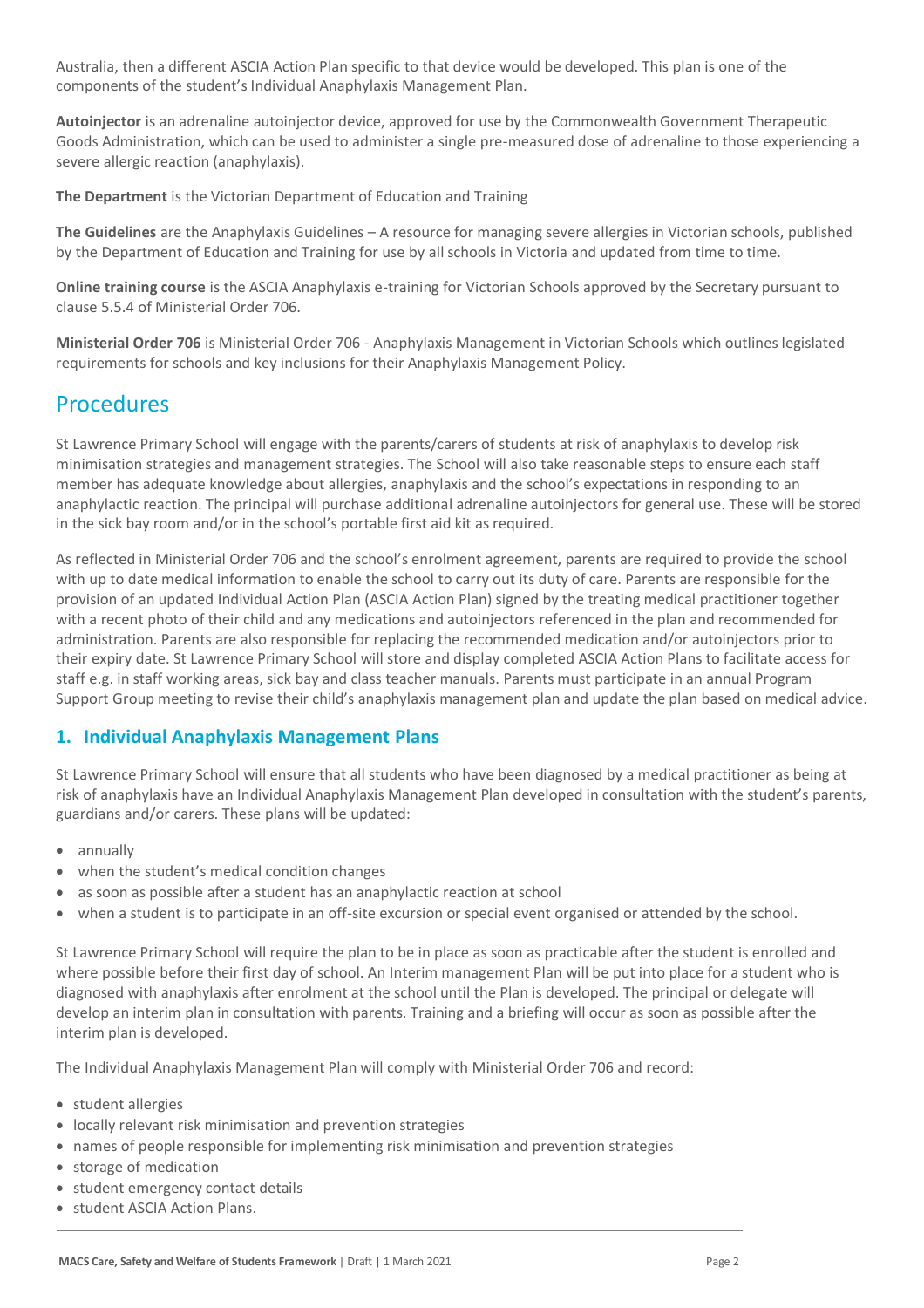The student's Individual Anaphylaxis Management Plan will be reviewed, in consultation with the student's parents in all of the following circumstances:

- annually
- if the student's medical condition, insofar as it relates to allergy and the potential for anaphylactic reaction, changes
- as soon as practicable after the student has an anaphylactic reaction at School
- when the student is to participate in an off-site activity, such as camps and excursions, or at special events conducted, organised or attended by the School (e.g. class parties, elective subjects, cultural days, fetes, incursions).

See Anaphylaxis Support Resource 1: Example of Individual anaphylaxis management plan

## **2. Risk minimisation and prevention strategies**

St Lawrence Primary School will ensure that risk minimisation and prevention strategies are in place for all relevant inschool and out-of-school settings which include (but are not limited to) the following:

- during classroom activities (including class rotations, specialist and elective classes)
- between classes and other breaks
- during recess and lunchtimes
- before and after school where supervision is provided (excluding OSHC)
- special events including incursions, sports, cultural days, fetes or class parties, excursions and camps.

St Lawrence Primary School will not ban certain types of foods (e.g. nuts) as it is not practicable to do so, and is not a strategy recommended by the Department or the Royal Children's Hospital. However, the school will avoid the use of nut based products in all school activities, request that parents do not send those items to school if at all possible and the school will reinforce the rules about not sharing and not eating foods provided from home.

St Lawrence Primary School will regularly review the risk minimisation strategies outlined in Appendix A: Risk Minimisation in light of information provided by parents related to the risk of anaphylaxis.

See Appendix A: Risk Minimisation strategies for schools.

# **3. Register of students at risk of anaphylactic reactions**

The principal will nominate a staff member to maintain an up-to-date register of students at risk of anaphylactic reaction. This information will be shared with all staff and accessible to all staff in an emergency.

# **4. Location of the Plans, storage and accessibility of autoinjectors (EpiPens)**

The location of individual anaphylaxis management plans and ASCIA plans during on-site normal school activities and during off-site activities will be known to staff so they are accessible in an emergency.

It is the responsibility of the principal to purchase autoinjectors for the school for general use:

• as a back-up to autoinjectors that are provided for individual students by parents, in case there is a need for an autoinjector for another patient who has not previously been diagnosed at risk of anaphylaxis.

The Principal determines the number of additional autoinjector(s) required. In doing so, the Principal should take into account the following relevant considerations:

- the number of students enrolled at the school who have been diagnosed as being at risk of anaphylaxis, including those with an ASCIA Action Plan for allergic reactions (they are potentially at risk of anaphylaxis)
- the accessibility of autoinjectors (and the type) that have been provided by parents of students who have been diagnosed as being at risk of anaphylaxis
- the availability and sufficient supply of autoinjectors for general use in specified locations at the school including in the school yard, and at excursions, camps and special events conducted, organised or attended by the school
- that autoinjectors for general use have a limited life, and will usually expire within 12–18 months, and will need to be replaced at the school's expense either at the time of use or expiry, whichever is first.

The Principal will need to determine the type of autoinjector to purchase for general use. In doing so, it is important to note the following: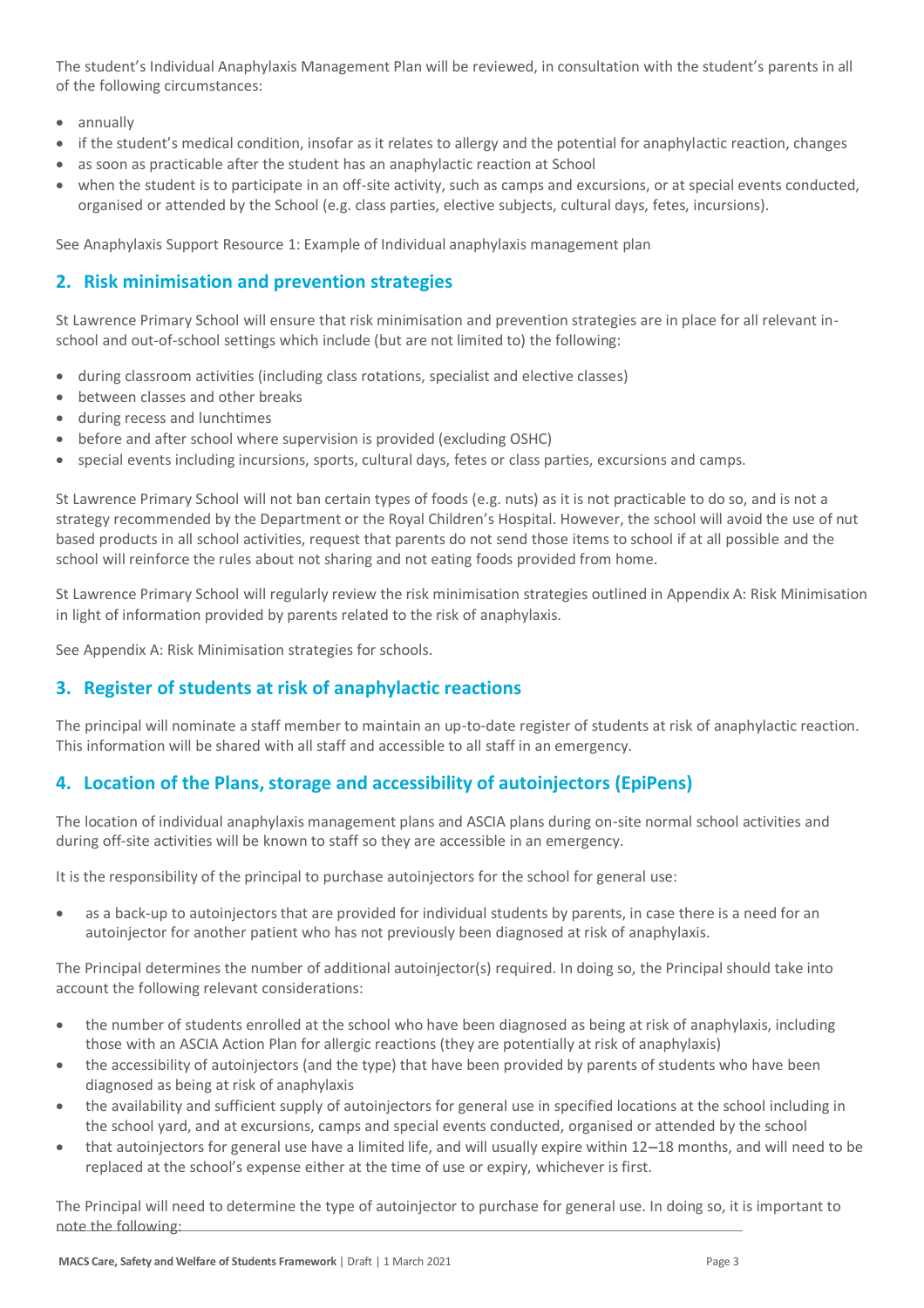- autoiniectors available in Australia are EpiPen® and EpiPen Jnr®
- autoinjectors are designed so that anyone can use them in an emergency.

#### 4.1 When to use an Autoinjector for general use

Autoinjectors for general use will be used when:

- a student's prescribed autoinjector does not work, is misplaced, out of date or has already been used
- when instructed by a medical officer after calling 000
- First time reaction to be treated with adrenaline before calling 000.

*RCH help desk advise that you do not require permission or advice, this only delays the administration of adrenaline – if in doubt, give autoinjector as per ASCIA Action Plans.*

#### **5. Emergency response to anaphylactic reaction**

In an emergency anaphylaxis situation the student's ASCIA Action Plan, the emergency response procedures in this policy and general first aid procedures of the school must be followed.

The principal must ensure that when a student at risk of an anaphylactic reaction is under the care or supervision of the school outside normal class activities, such as in the school yard, on camps or excursions or at special events conducted, organised or attended by the school, there are sufficient staff present who have been trained in accordance with Ministerial Order 706.

Details of the location of Individual Anaphylaxis Management Plans and ASCIA Plans within the school, during excursions, camps and special events conducted, organised or attended by the school must be communicated to staff.

All staff are to be familiar with the location and storage and accessibility of autoinjectors in the school, including those for general use.

The principal must determine how appropriate communication with school staff, students and parents is to occur in event of an emergency about anaphylaxis.

Copies of the emergency procedures are prominently displayed in the relevant places in the school, for example, first aid room, classrooms and in/around other school facilities.

See Appendix B: Example emergency response to anaphylactic reaction procedures.

#### **6. Staff training**

In compliance with Ministerial Order 706, it is recommended that all Victorian school staff undertake the online training course and have their competency in using an autoinjector tested in person within 30 days of completing the course by an Anaphylaxis Supervisor that has completed Course in Verifying the Correct Use of Adrenaline Autoinjector Devices 22303VIC. Staff are required to complete this training every two years.

School staff can also undertake face-to-face training Course in First Aid Management of Anaphylaxis 22300VIC or Course in Allergy and Anaphylaxis Awareness 10710NAT formerly 10313NAT.

St Lawrence Primary School staff will require all staff to participate in training to manage an anaphylaxis incident. The training should take place as soon as practicable after a student at risk of anaphylaxis enrols and, where possible, before the student's first day at school.

Staff will undertake training to manage an anaphylaxis incident if they:

- conduct classes attended by students with a medical condition related to allergy and the potential for anaphylactic reaction
- are specifically identified and requested to do so by the principal based on the principal's assessment of the risk of an anaphylactic reaction occurring while a student is under that staff member's care, authority or supervision.

St Lawrence Primary School will consider where appropriate whether casual relief teachers and volunteers should also undertake training.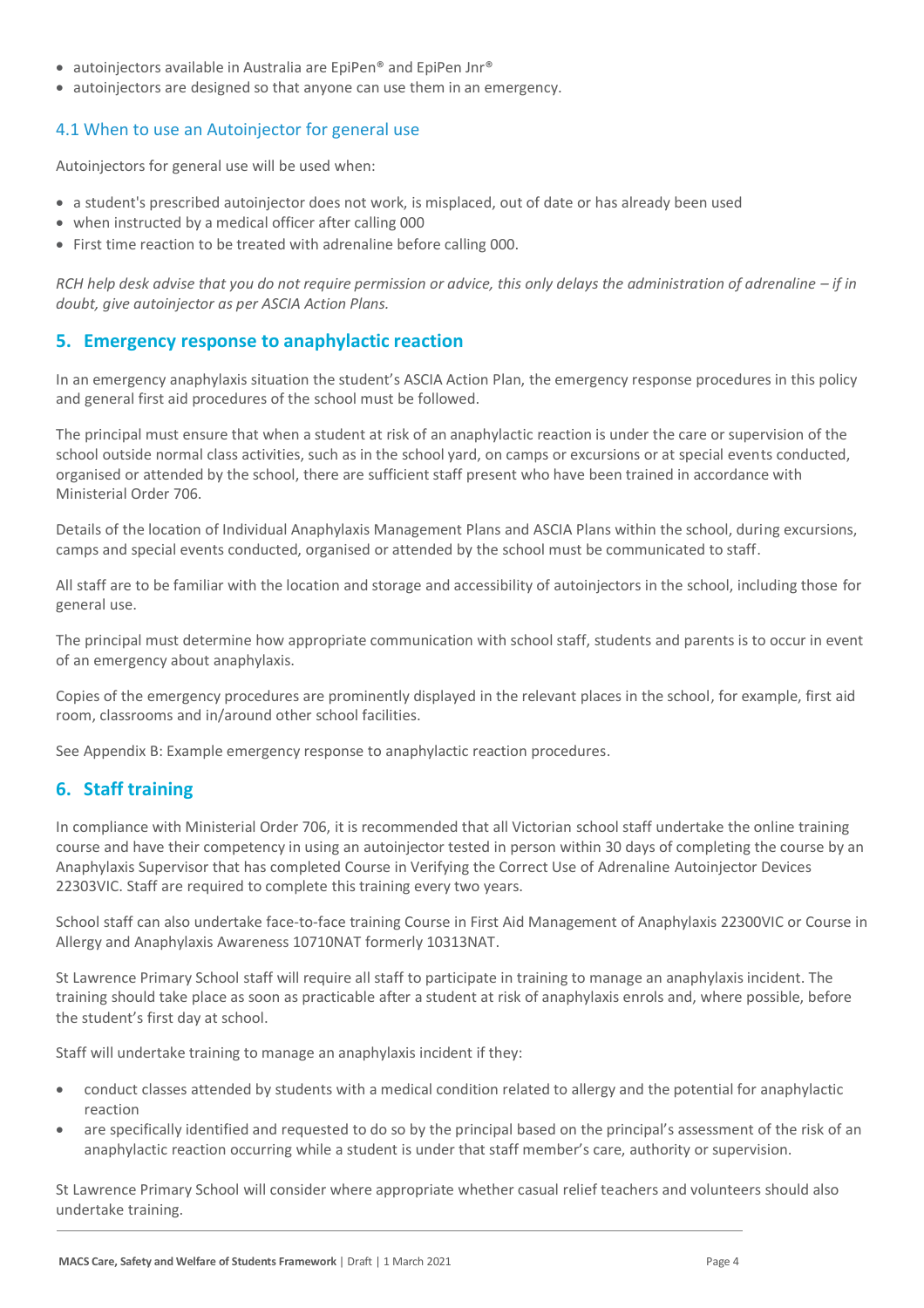St Lawrence Primary School staff will:

- successfully complete an approved anaphylaxis management training course in compliance with Ministerial Order 706
- participate in the school's twice yearly briefings conducted by the school's anaphylaxis supervisor or another person nominated by the principal, who has completed an approved anaphylaxis management training program in the past two years.

A range of training programs are available and St Lawrence Primary School will determine an appropriate anaphylaxis training strategy and implement this for staff. St Lawrence Primary School will ensure that staff are adequately trained and that a sufficient number of staff are trained in the management of anaphylaxis noting that this may change from time to time dependant on the number of students with ASCIA plans.

St Lawrence Primary School will identify two staff to become School Anaphylaxis Supervisors. A key role will be to undertake competency checks on all staff who have successfully completed the ASCIA online training course. To qualify as a School Anaphylaxis Supervisor, the nominated staff members will need to complete an accredited short course that teaches them how to conduct a competency check on those who have completed the online training course e.g. Course in Verifying the Correct Use of Adrenaline Autoinjector Devices 22303VIC. At the end of the online training course, participants who have passed the assessment module, will be issued a certificate which needs to be signed by the School Anaphylaxis Supervisor to indicate that the participant has demonstrated their competency in using an adrenaline autoinjector device.

School staff that complete the online training course will be required to repeat that training and the adrenaline autoinjector competency assessment every two years.

The Asthma Foundation has been contracted by the Catholic Education Commission of Victoria to deliver training in the Course in Verifying the Use of Adrenaline Autoinjector Devices 22303VIC. Training in this course is current for three years.

St Lawrence Primary School notes that Course in First Aid Management of Anaphylaxis 22300VIC and Course in Allergy and Anaphylaxis Awareness 10710NAT formerly 10313NAT are face-to-face courses that comply with the training requirements outlined in Ministerial Order 706. School staff that have completed these courses will have met the anaphylaxis training requirements for the documented period of time.

## 6.1 Twice Yearly Staff Briefing

St Lawrence Primary School will ensure that twice yearly anaphylaxis management briefings are conducted, with one briefing held at the start of the year. The briefing will be conducted by the Anaphylaxis Supervisor or another staff member who has completed an Anaphylaxis Management Course in the previous two years. The school will use the template presentation for the briefing provided by the Department of Education for use in Victorian schools.

The briefing will include information about the following:

- the school's legal requirements as outlined in Ministerial Order 706
- the school's anaphylaxis management policy
- causes, signs and symptoms of anaphylaxis
- pictures of students at risk of anaphylaxis, details of their year level, allergens, medical condition and risk management plans including location of their medication
- ASCIA Action Plan for Anaphylaxis and how to use an auto injector, including practising with a trainer auto injector
- the school's general first aid and emergency responses
- location of and access to auto injectors that have been provided by parents or purchased by the school for general use.

All school staff should be briefed on a regular basis about anaphylaxis and the school's anaphylaxis management policy.

## **7. Anaphylaxis communication plan**

St Lawrence Primary School] will be responsible for ensuring that a communication plan is developed to provide information to all school staff, students and parents about anaphylaxis and the school's anaphylaxis management policy.

This communication plan will include strategies for advising school staff, students and parents about how to respond to an anaphylaxis reaction of a student in various environments: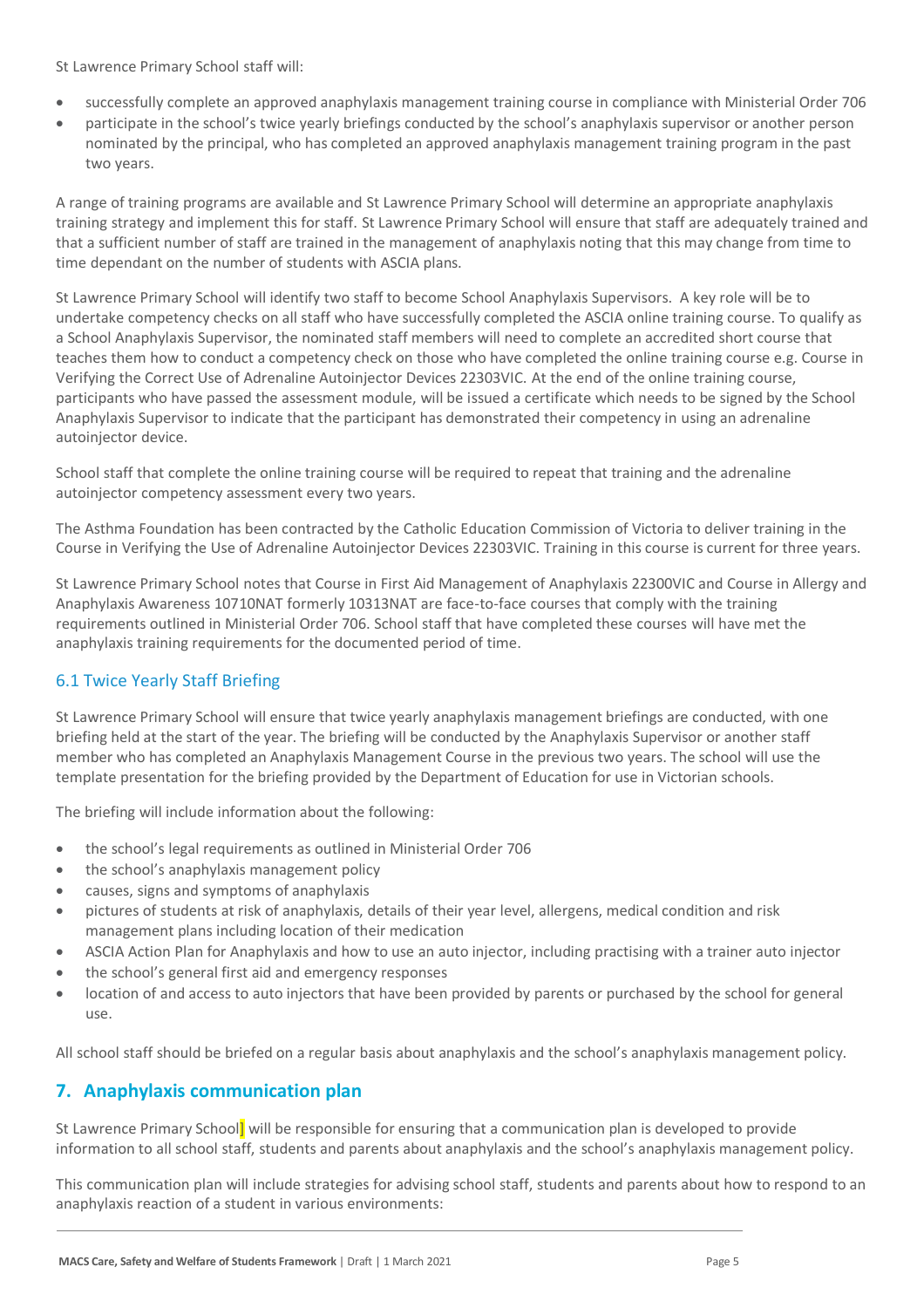- during normal school activities, including in a classroom, in the school yard, in all school buildings and sites
- during off-site or out of school activities, including on excursions, school camps and at special events conducted, organised or attended by the school.

The Communication Plan will include procedures to inform volunteers and casual relief staff of students who are at risk of anaphylaxis and of their role in responding to an anaphylactic reaction experienced by a student in their care. St Lawrence Primary School will ensure that the school staff are adequately trained by completing:

- First Aid Management of Anaphylaxis 22300VIC or Course in Allergy and Anaphylaxis Awareness 10710NAT formerly 10313NAT course every 3 years, or
- ASCIA e-training every 2 years together with associated competency checks by suitably trained Anaphylaxis Supervisor that has completed Course in Verifying the Correct Use of Adrenaline Autoinjector Devices 22303VIC.

#### AND provision of

• an in house briefing at least twice per calendar year in accordance with Ministerial Order 706.

#### **8. Procedures**

Schools must provide to staff the actions and procedures to be undertaken in the school to ensure that the requirements of the MACS policy are enacted.

#### **1. Register of students with anaphylaxis**

- How this information will be recorded, what will be included.
- Where it is located .
- Who will maintain and update the register.

#### **2. Location, storage and accessibility of autoinjectors (EpiPen)**

- Where the plans and EpiPen's will be located student and those for general use.
- Procedures for camps, excursions and special activities.

#### **3. Emergency Response**

- Complete and up-to-date list of students identified at risk of anaphylaxis and where this is located.
- Details of Individual Anaphylaxis Management Plans and ASCIA action plans and their locations within the school and during off site activities or special events.
- Location and storage of autoinjectors, including those for general use.
- How appropriate communication with staff, students, parents is to occur.

#### **4. Staff training**

- Expectations in the school for training and how this will be done.
- How the records of training will be maintained and by whom.
- Who are the anaphylaxis supervisors in the school.

#### **5. Communication plan**

- Outline the practices within the school for the following:
- Raising staff awareness arrangements for twice yearly briefing, regular briefings, induction of new staff, CRT staff, etc.
- Raising student awareness Use of fact sheets, posters with messages about anaphylaxis, peer support, etc.
- Working with parents developing open, cooperative relationships with parents, how information will be shared; requesting and updating medical information.
- Methods for raising school community awareness e.g. Newsletter, website, information nights, assemblies.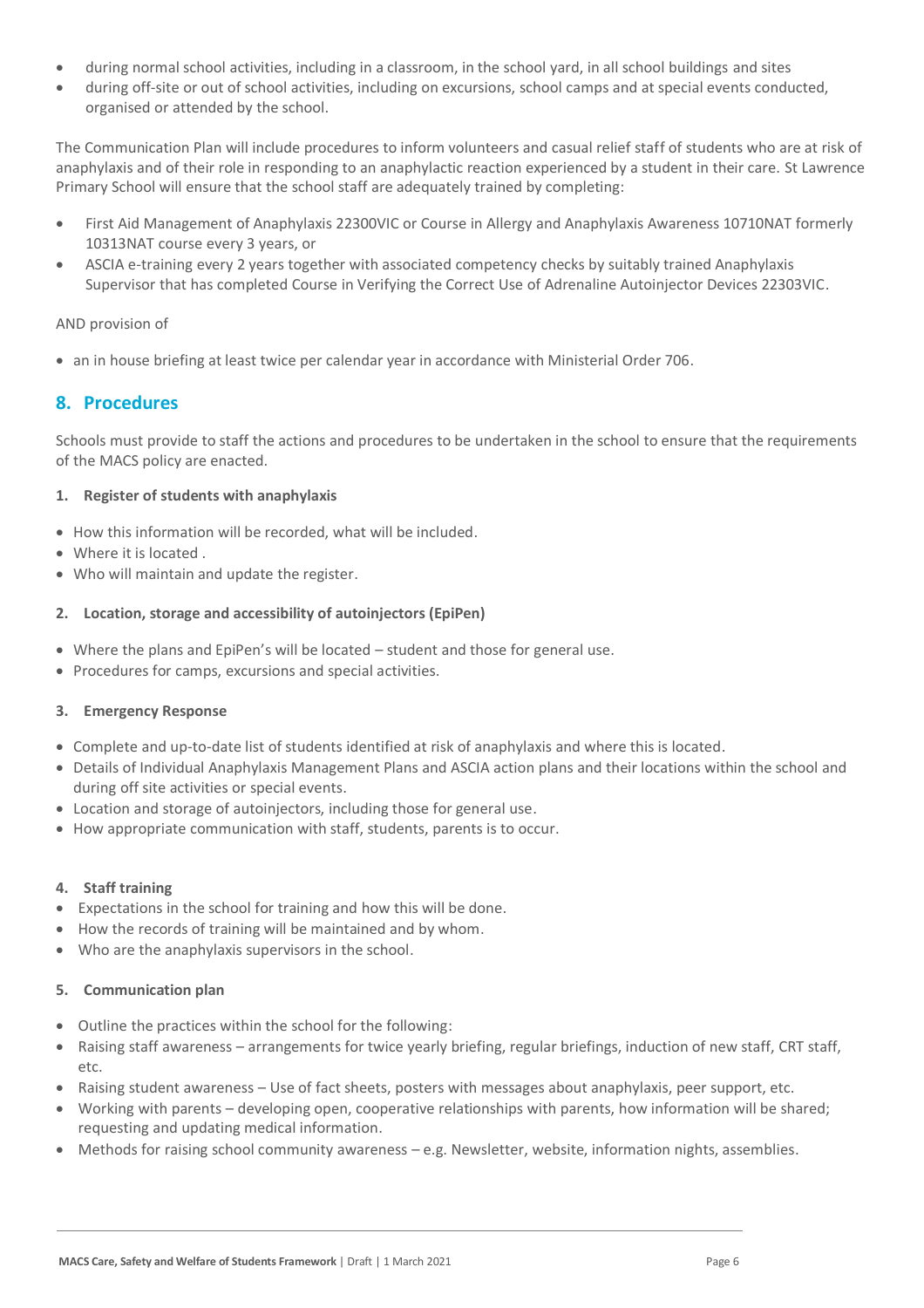# Anaphylaxis Support Resources

Anaphylaxis Support Resource 1: Individual Anaphylaxis Management Plan Anaphylaxis Support Resource 2: Risk Assessment Checklist for camps, excursions, etc. Anaphylaxis Support Resource 3: Annual risk assessment checklist

## **Related policies**

Asthma Management Policy Emergency Management Plan

First Aid Policy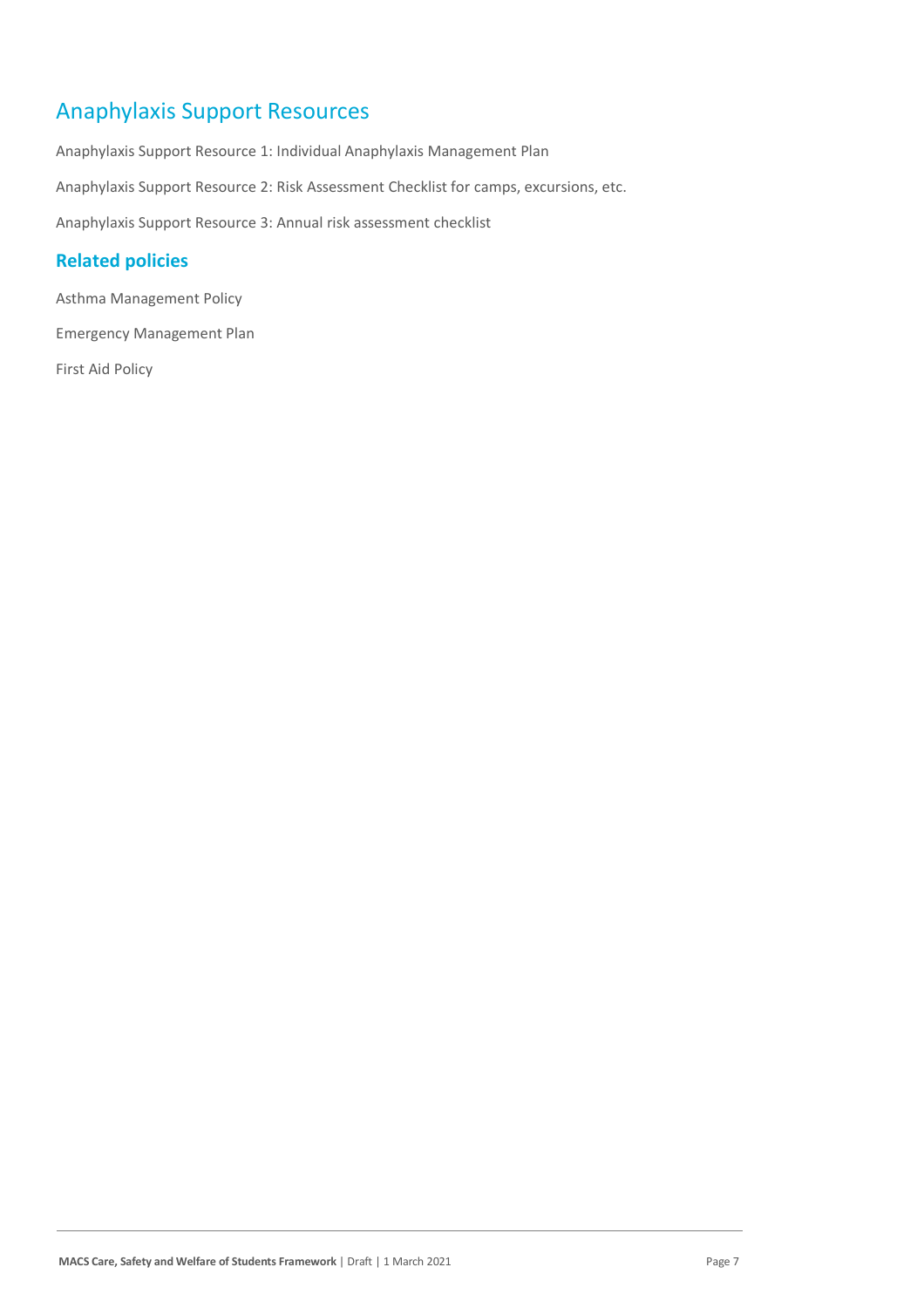# Appendix A: Risk Minimisation strategies for schools

# **In-school settings**

# Learning Areas/Classrooms

| 1.  | A copy of each student's Individual Anaphylaxis Management Plan will be easily accessible kept in the sick bay                                                                                                                                                                                                                                                                                                                                                  |
|-----|-----------------------------------------------------------------------------------------------------------------------------------------------------------------------------------------------------------------------------------------------------------------------------------------------------------------------------------------------------------------------------------------------------------------------------------------------------------------|
| 2.  | Where food-related activities are planned, staff will liaise with parents ahead of time                                                                                                                                                                                                                                                                                                                                                                         |
| 3.  | Use non-food treats where possible, but if food treats are used in class it is recommended that parents of<br>students with food allergy provide a treat box with alternative treats. Alternative treat boxes should be clearly<br>labelled and only handled by the student.                                                                                                                                                                                    |
| 4.  | Staff will not provide food items from external sources to students who are at risk of anaphylaxis                                                                                                                                                                                                                                                                                                                                                              |
| 5.  | Lunch box items/Treats from other students in class should not contain the substances to which the student is<br>allergic. Staff will avoid the use of food items as 'treats.'                                                                                                                                                                                                                                                                                  |
| 6.  | Products labelled as containing specific allergens known to impact students e.g. 'may contain traces of nuts'<br>should not be served to students allergic to nuts. Products labelled 'may contains milk or egg' should not be<br>served to students with milk or egg allergy.                                                                                                                                                                                  |
| 7.  | Staff will be aware of possible hidden allergens in food and other substances used in cooking, food technology,<br>science and art classes including packaging e.g. peanut butter containers, egg containers etc.                                                                                                                                                                                                                                               |
| 8.  | All cooking utensils, preparation dishes, plates, knives and forks etc. will be washed and cleaned thoroughly after<br>preparation of food and cooking                                                                                                                                                                                                                                                                                                          |
| 9.  | St Lawrence Primary School acknowledges that children with food allergy need special care when cooking or<br>doing food technology. St Lawrence Primary School will liaise with parents prior to the student undertaking these<br>activities/subjects. St Lawrence Primary School will utilise the resources available to support decision making<br>processes noting that helpful information is available at: www.allergyfacts.org.au/images/pdf/foodtech.pdf |
| 10. | St Lawrence Primary School will regularly undertake discussions with students about the importance of washing<br>hands, eating their own food and not sharing food                                                                                                                                                                                                                                                                                              |
| 11. | The Core Leaders will inform emergency teachers, specialists, teachers and volunteers of the names of any<br>students at risk of anaphylaxis, the location of each student's Individual Anaphylaxis Management Plan and                                                                                                                                                                                                                                         |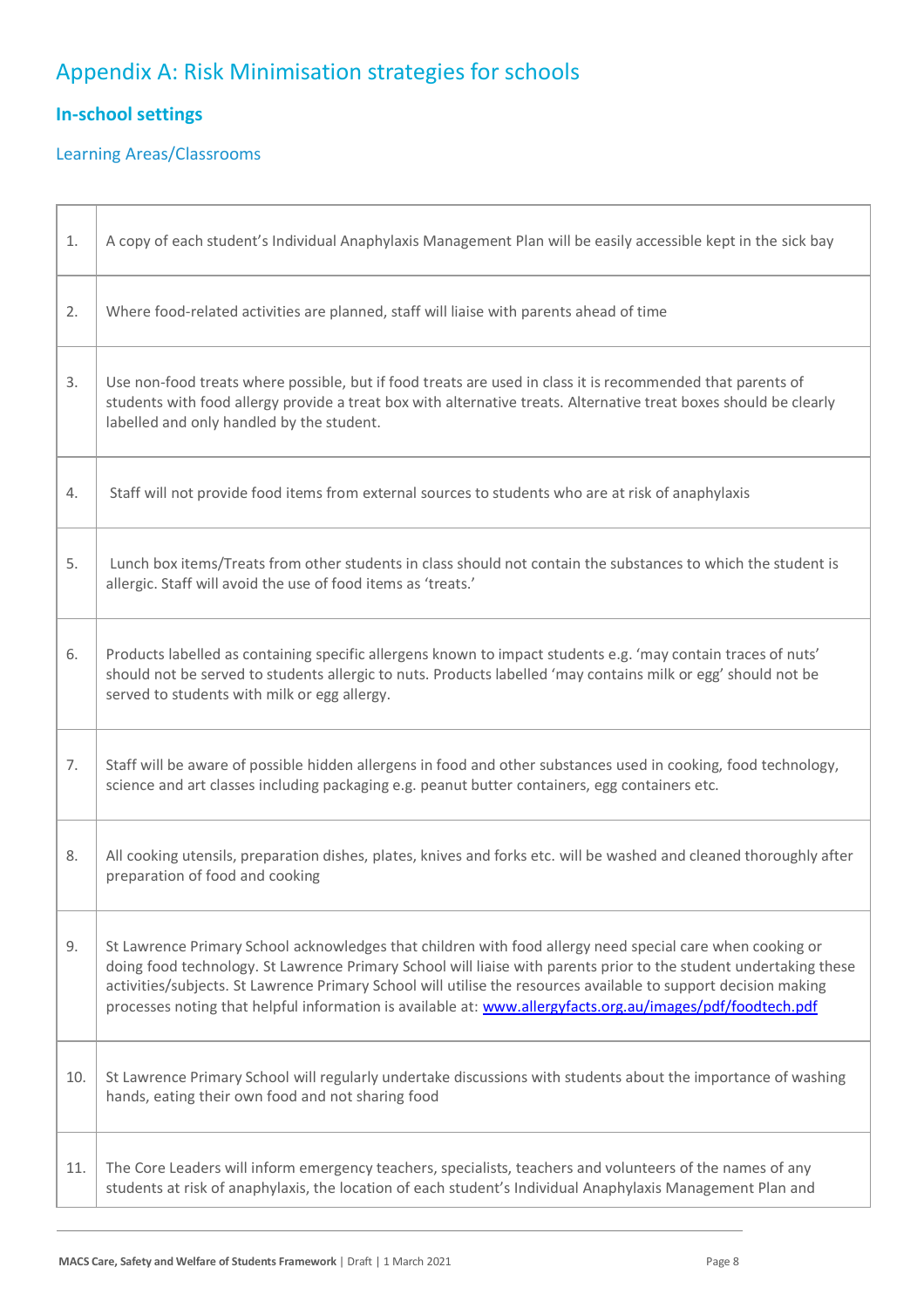EpiPen, the School's Anaphylaxis Policy and each person's responsibility in managing an incident i.e. seeking a trained staff member.

| <b>School Grounds</b> |                                                                                                                                                                                                                                                                                                                                                                                                                                                                                                                                         |  |
|-----------------------|-----------------------------------------------------------------------------------------------------------------------------------------------------------------------------------------------------------------------------------------------------------------------------------------------------------------------------------------------------------------------------------------------------------------------------------------------------------------------------------------------------------------------------------------|--|
| 1.                    | St Lawrence Primary School will regularly review plans to ensure that sufficient school staff trained in the<br>administration of the adrenaline autoinjector (i.e. EpiPen®) are on yard duty and be able to access and<br>autoinjector and respond quickly to an allergic reaction if needed.                                                                                                                                                                                                                                          |  |
| 2.                    | St Lawrence Primary School will review processes to ensure that EpiPens and Individual Anaphylaxis Plans are<br>easily accessible from the school grounds                                                                                                                                                                                                                                                                                                                                                                               |  |
| 3.                    | St Lawrence Primary School will have an emergency response procedure and communication plan in place for Staff<br>on Yard Duty so medical information can be retrieved quickly if an allergic reaction occurs in the yard. All staff will<br>be aware of the school process for seeking support if an anaphylactic reaction occurs during recess or lunch time.<br>All staff on yard duty carry yard duty bags with tags to identify students with anaphylaxis. All staff are advised to<br>carry their mobile phone when on yard duty. |  |
| 4.                    | Staff on duty will be able to identify by face those students at risk of anaphylaxis                                                                                                                                                                                                                                                                                                                                                                                                                                                    |  |
| 6.                    | St Lawrence Primary School will ensure lawns are regularly mowed and bins are covered                                                                                                                                                                                                                                                                                                                                                                                                                                                   |  |

# Special Events (e.g. sporting events, incursions, etc)

| 1. | St Lawrence Primary School will ensure that sufficient staff, who have been trained in the administration of an<br>autoinjector, are supervising students to be able to respond quickly to an anaphylactic reaction if required.                                                                                                                                                                                                                                                                                                                                                                                                                                         |
|----|--------------------------------------------------------------------------------------------------------------------------------------------------------------------------------------------------------------------------------------------------------------------------------------------------------------------------------------------------------------------------------------------------------------------------------------------------------------------------------------------------------------------------------------------------------------------------------------------------------------------------------------------------------------------------|
| 2. | Staff will avoid using food in activities or games or as rewards                                                                                                                                                                                                                                                                                                                                                                                                                                                                                                                                                                                                         |
| 3. | St Lawrence Primary School will consult with parents in advance of planned special events to either develop an<br>alternative food menu or request the parent to send a meal for the student/s at risk                                                                                                                                                                                                                                                                                                                                                                                                                                                                   |
| 5. | Party balloons will not be used if a student has an allergy to latex                                                                                                                                                                                                                                                                                                                                                                                                                                                                                                                                                                                                     |
| 6  | Where students from other schools are participating in an event at St Lawrence Primary School, staff will consider<br>requesting information from the participating schools about any students who will be attending the event who are<br>at risk of anaphylaxis. In this instance, staff will seek agreement on strategies to minimise the risk of a reaction<br>while the student is visiting the school. This should include a discussion of the specific roles and responsibilities of<br>the host and visiting school. Students at risk of anaphylaxis will be required to bring their own adrenaline<br>autoinjector with them to events outside their own school. |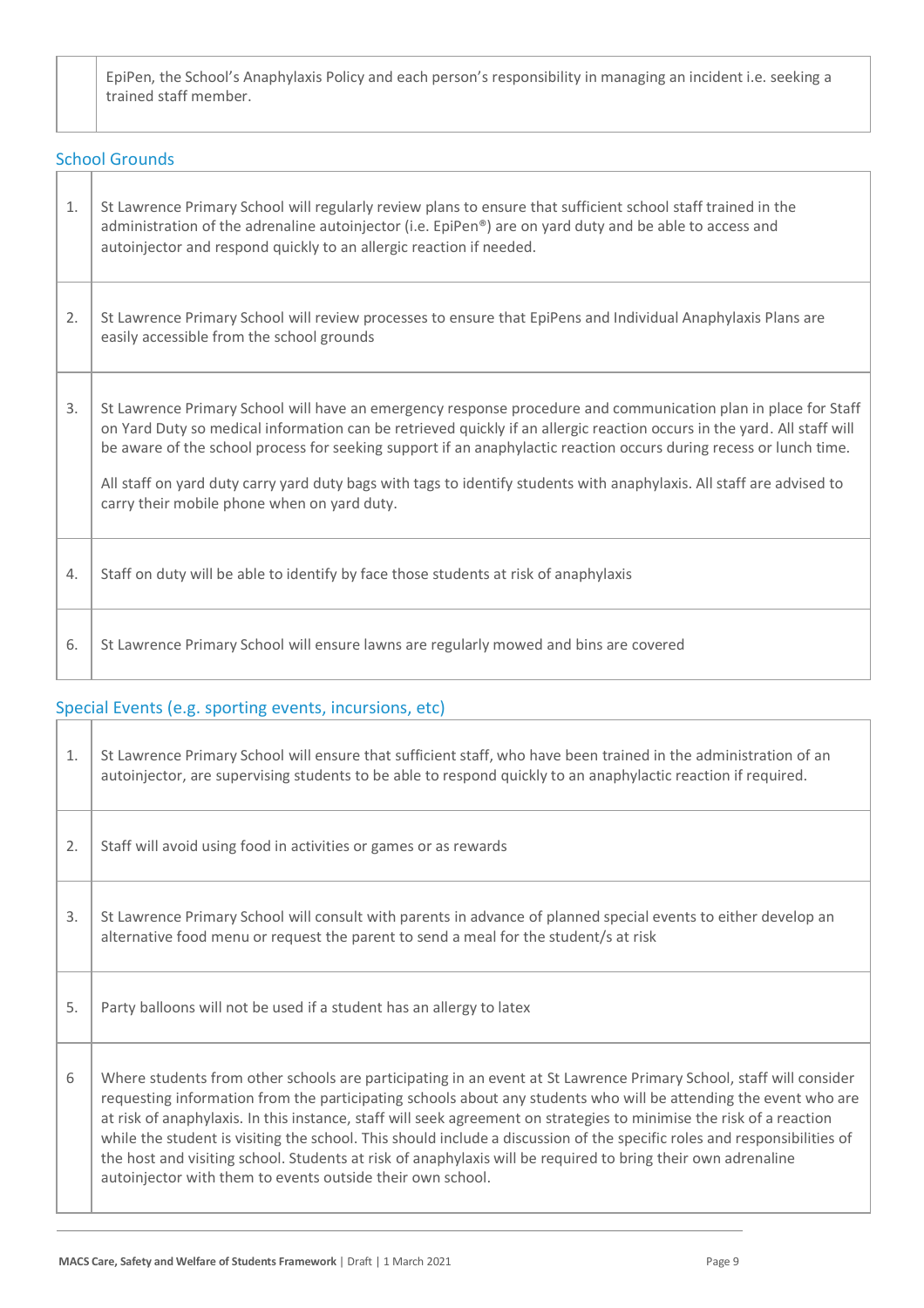# **Out-of-school settings/Excursions/Camps/Tours**

Field trins/excursions/sporting events

St Lawrence Primary School will determine which of the strategies set out below apply in the specific context for the out of-school setting involved in the planned activity. The strategies that are appropriate will be determined with consideration of factors such as the age and independence of the student, the facilities and activities available, and the general environment. Not all strategies will be relevant for each school activity.

| 1. | Risk Assessment will be undertaken for each individual student attending. If a student/s at risk of anaphylaxis is<br>attending, sufficient school staff supervising the special event will be trained in the administration of an<br>adrenaline autoinjector and be able to respond quickly to an anaphylactic reaction if required.                                                                                                                                                                                                                                                                         |
|----|---------------------------------------------------------------------------------------------------------------------------------------------------------------------------------------------------------------------------------------------------------------------------------------------------------------------------------------------------------------------------------------------------------------------------------------------------------------------------------------------------------------------------------------------------------------------------------------------------------------|
| 2. | A school staff member or team of school staff trained in the recognition of anaphylaxis and the administration of<br>the adrenaline autoinjector will attend field trips or excursions.                                                                                                                                                                                                                                                                                                                                                                                                                       |
| 3. | School staff and venue staff should avoid using food in activities or games, including as rewards                                                                                                                                                                                                                                                                                                                                                                                                                                                                                                             |
| 4. | The adrenaline autoinjector and a copy of the individual ASCIA Action Plan for Anaphylaxis for each student at risk<br>of anaphylaxis should be easily accessible and school staff must be aware of their exact location.                                                                                                                                                                                                                                                                                                                                                                                     |
| 5. | For each field trip, excursion etc, a risk assessment will be undertaken for each individual student attending who is<br>at risk of anaphylaxis. The risks may vary according to the number of anaphylactic students attending, the nature<br>of the excursion/sporting event, size of venue, distance from medical assistance, the structure of excursion and<br>corresponding staff-student ratio. All school staff members present during the field trip or excursion will be made<br>aware of the identity of any students attending who are at risk of anaphylaxis and be able to identify them by face. |
| 6. | Staff in charge should consult parents of anaphylactic students in advance to discuss issues that might arise, to<br>develop an alternative food menu or request the parent provide a meal (if required)                                                                                                                                                                                                                                                                                                                                                                                                      |
| 7. | In rare cases where the school deems it necessary, parents may be invited to accompany their child on field trips<br>and/or excursions. This will be discussed with parents as one possible strategy for supporting the student who is at<br>risk of anaphylaxis.                                                                                                                                                                                                                                                                                                                                             |
| 8. | Prior to the excursion taking place, school staff should consult with the student's parents and medical practitioner<br>(if necessary) to review the student's Individual Anaphylaxis Management Plan to ensure that it is up to date and<br>relevant to the particular excursion activity.                                                                                                                                                                                                                                                                                                                   |
| 9. | If the field trip, excursion or special event is being held at another school then that school should be notified<br>ahead of time that a student at risk of anaphylaxis will be attending, and appropriate risk minimisation strategies<br>discussed ahead of time so that the roles and responsibilities of the host and visiting school are clear. Students at<br>risk of anaphylaxis should take their own adrenaline autoinjector with them to events being held at other schools.                                                                                                                       |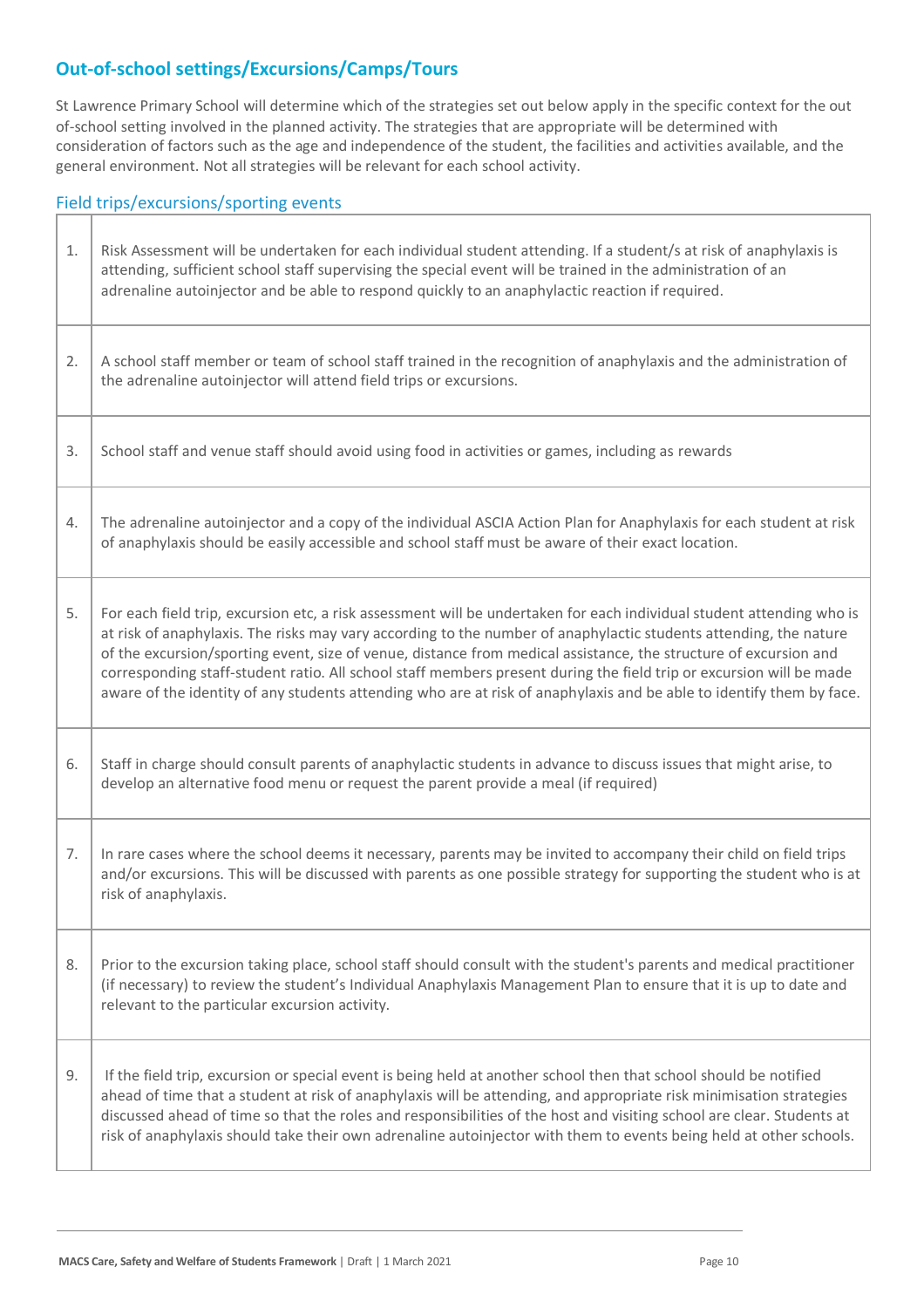| 1. | Prior to engaging a camp owner/operator's services St Lawrence Primary School will make enquiries as to<br>whether the operator can provide food that is safe for any anaphylactic students that may be attending. If a<br>camp owner/operator/camp cook cannot provide this confirmation in writing to the school, St Lawrence Primary<br>School will not sign any written disclaimer or statement from a camp owner/operator that indicates that the<br>owner/operator is unable to provide food which is safe for students at risk of anaphylaxis. Where this attestation<br>is not provided in writing, then the school will strongly consider using an alternative service provider as a<br>reasonable step in discharging its duty of care to the student/s at risk of anaphylaxis due to food allergens. |
|----|-----------------------------------------------------------------------------------------------------------------------------------------------------------------------------------------------------------------------------------------------------------------------------------------------------------------------------------------------------------------------------------------------------------------------------------------------------------------------------------------------------------------------------------------------------------------------------------------------------------------------------------------------------------------------------------------------------------------------------------------------------------------------------------------------------------------|
| 2. | St Lawrence Primary School will conduct a risk assessment and develop a risk management strategy for any<br>student/s at risk of anaphylaxis while they are on camp. This will be developed in consultation with<br>parents/carers of students at risk of anaphylaxis and camp owners/operators prior to the camp's<br>commencement.                                                                                                                                                                                                                                                                                                                                                                                                                                                                            |
| 3. | St Lawrence Primary School's staff will consult with the parents of students at risk of anaphylaxis and where<br>appropriate, the camp owner/operator to ensure that appropriate procedures are in place to manage an<br>anaphylactic reaction should it occur. If these procedures are deemed to be inadequate, further discussions,<br>planning and implementation will be undertaken in order for the school to adequately discharge its non-<br>delegable duty of care.                                                                                                                                                                                                                                                                                                                                     |
| 4. | If St Lawrence Primary School has concerns about whether the food provided on a camp will be safe for students<br>at risk of anaphylaxis, it will raise these concerns with the camp owner/operator and consider alternative means<br>for providing food for those student/s at risk of anaphylaxis                                                                                                                                                                                                                                                                                                                                                                                                                                                                                                             |
| 5. | The use of substances containing known allergens should be avoided where possible                                                                                                                                                                                                                                                                                                                                                                                                                                                                                                                                                                                                                                                                                                                               |
| 6. | Prior to the camp taking place school staff should consult with the student's parents to review the Individual<br>Anaphylaxis Management Plan/s to ensure that it is up to date and relevant to the circumstances of the<br>particular camp. Schools will seek parental support to advise students with allergies to insects to wear closed<br>shoes and long-sleeved garments when outdoors and encouraged them to stay away from water or flowering<br>plants.                                                                                                                                                                                                                                                                                                                                                |
| 7. | St Lawrence Primary School will ensure that the student's adrenaline autoinjector, Individual Anaphylaxis<br>Management Plan, including the ASCIA Action Plan for Anaphylaxis and a mobile phone are taken on camp. If<br>mobile phone access is not available, an alternative method of communication in an emergency will be<br>considered, e.g. a satellite phone. All staff attending camp should familiarise themselves with the students'<br>Individual Anaphylaxis Management Plans AND plan emergency response procedures for anaphylaxis prior to<br>camp and be clear about their roles and responsibilities in the event of an anaphylactic reaction.                                                                                                                                                |
| 8. | St Lawrence Primary School will conduct a risk assessment prior to excursions/school camps which will include<br>contact with local emergency services and hospitals well before the camp to provide details of any medical<br>conditions of students, location of camp and location of any off-camp activities. Contact details of emergency<br>services will be available for school staff as part of the emergency response procedures developed for the camp.<br>Camp activities will be reviewed to avoid activities that use known allergens (cooking, craft etc)                                                                                                                                                                                                                                         |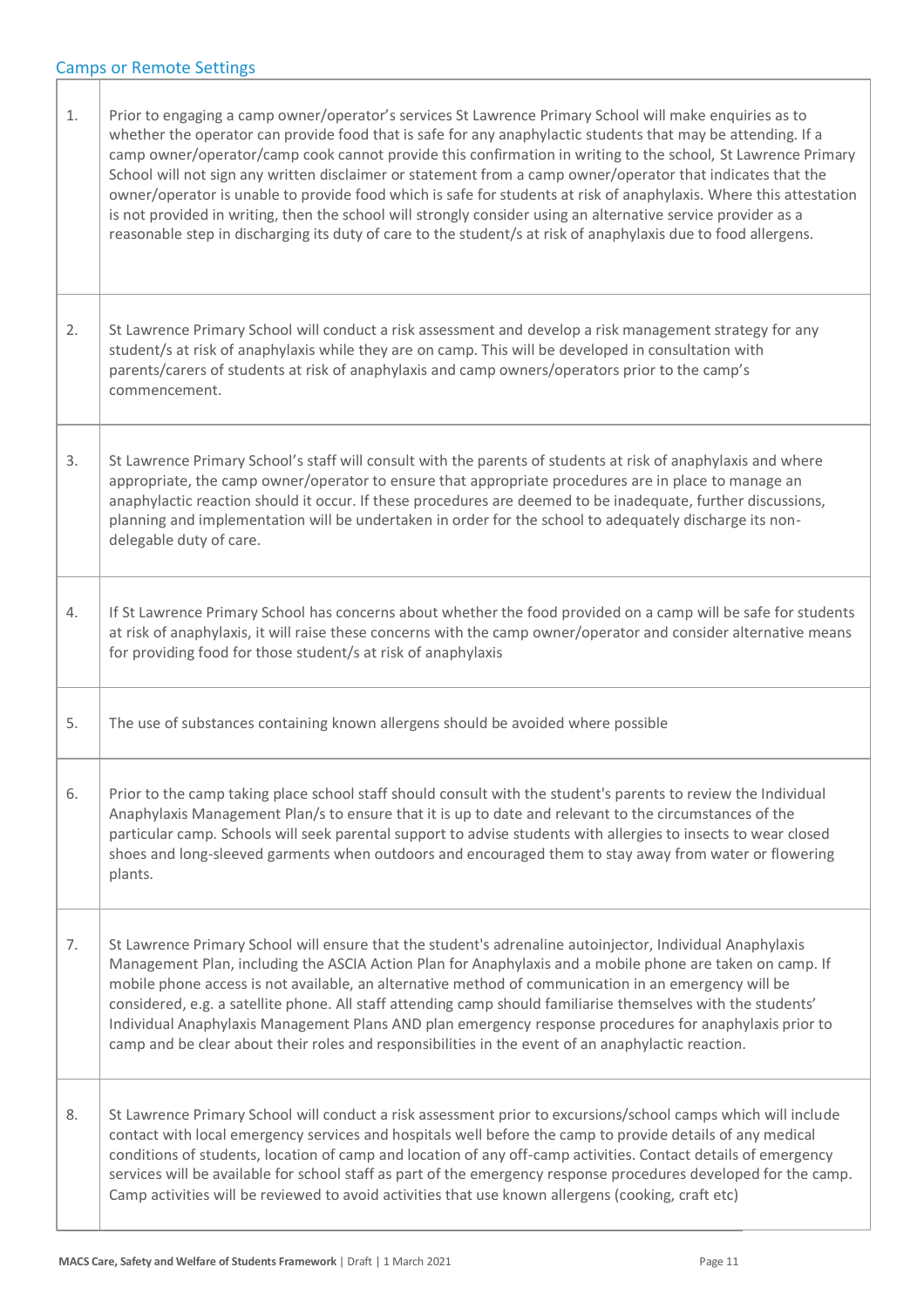| 9.  | Autoinjectors should remain close to the students and staff must be aware of its location at all times.                                                   |
|-----|-----------------------------------------------------------------------------------------------------------------------------------------------------------|
| 10. | General use Autoinjectors will be included in camp first aid kits as a back-up device in the event of an emergency.                                       |
| 11. | Staff will consider exposure to allergens when students are consuming food during travel on bus/plane/etc. and<br>whilst in cabins/tents/dormitories/etc. |

## Work Experience

| 1. | St Lawrence Primary School will involve parents, the student and the work experience employer    |
|----|--------------------------------------------------------------------------------------------------|
|    | in discussions regarding risk management prior to a student at risk of anaphylaxis attending     |
|    | work experience. The employer and relevant staff must be shown the ASCIA Action Plan for         |
|    | Anaphylaxis and how to use the adrenaline autoinjector in case the work experience student       |
|    | shows signs of an allergic reaction whilst at work experience. It may be helpful for the teacher |
|    | and the student to do a site visit before the student begins placement.                          |
|    |                                                                                                  |